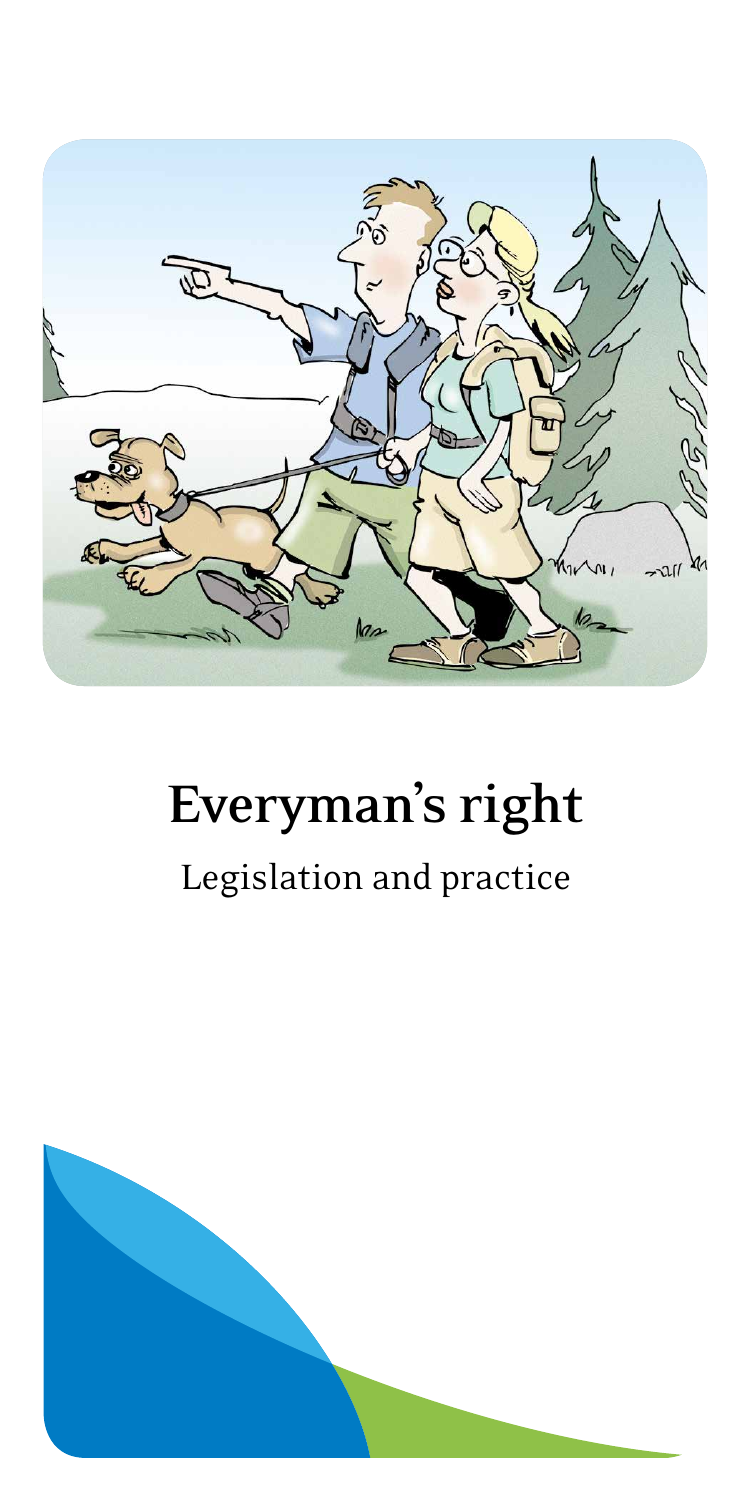# Contents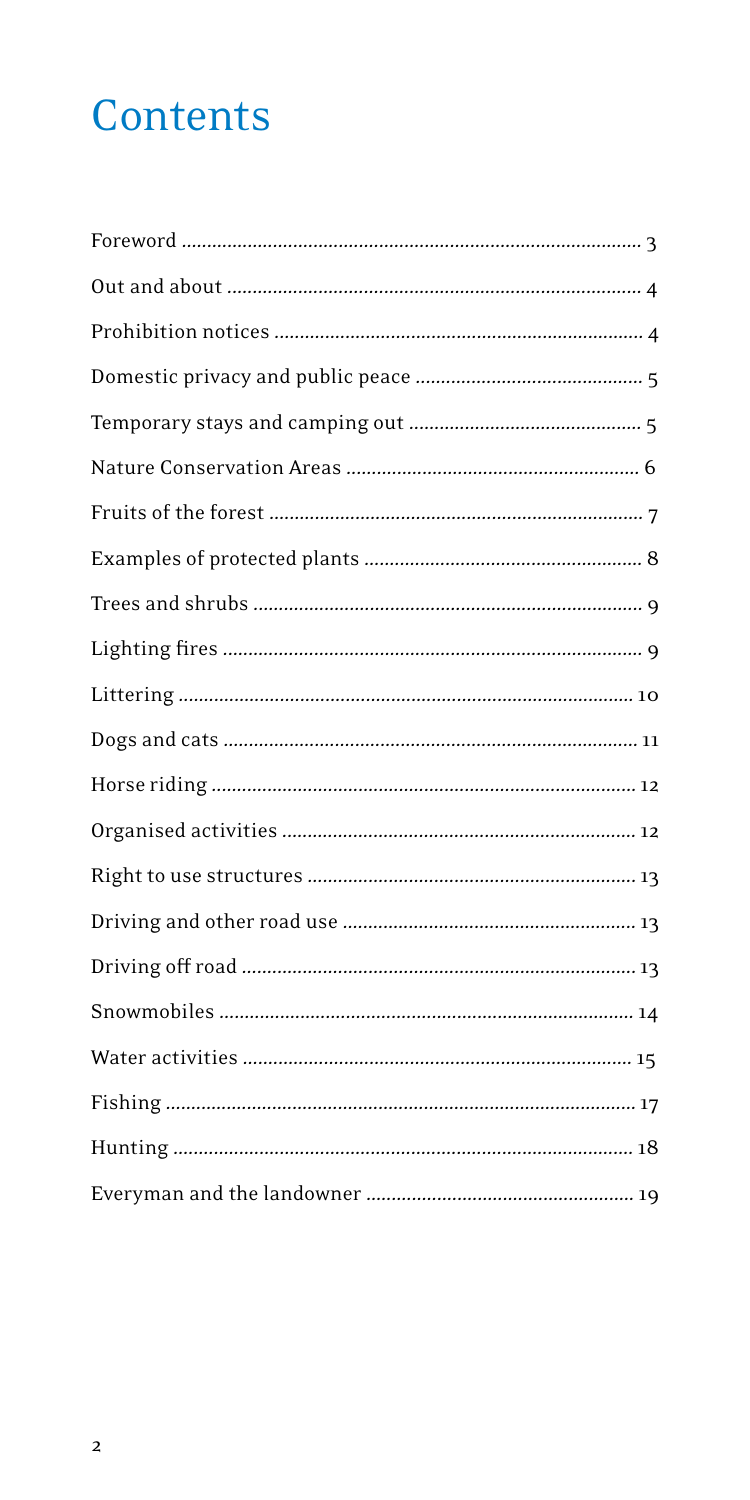### <span id="page-2-0"></span>Foreword

Finnish nature is mostly made up of forests, wetlands, and lakes and rivers. Finland is a sparsely populated country, where roaming is made easy by an extensive road network and the concept of everyman's right. Finnish nature and everyman's right play a significant role in people's right to roam, the recreational use of natural areas, nature-based tourism, and the collection of natural products.

It is advisable for all persons exercising everyman's right, as well as landowners, to be aware of the responsibilities and opportunities that come with this right.

The scope of everyman's right is much wider in Finland compared to other countries.

**Helsinki, 24 May 2013 Ministry of the Environment**

### Everyman's right in a nutshell

- applies to anyone living or staying in Finland
- no need to obtain a permit or permission to enjoy everyman's right
- cannot be prevented without just cause
- always free of charge
- exercising the right must not cause more than minor damage or disturbance
- using an area based on everyman's right is not affected by land ownership
- does not cover yards, cultivated fields and other areas under special use.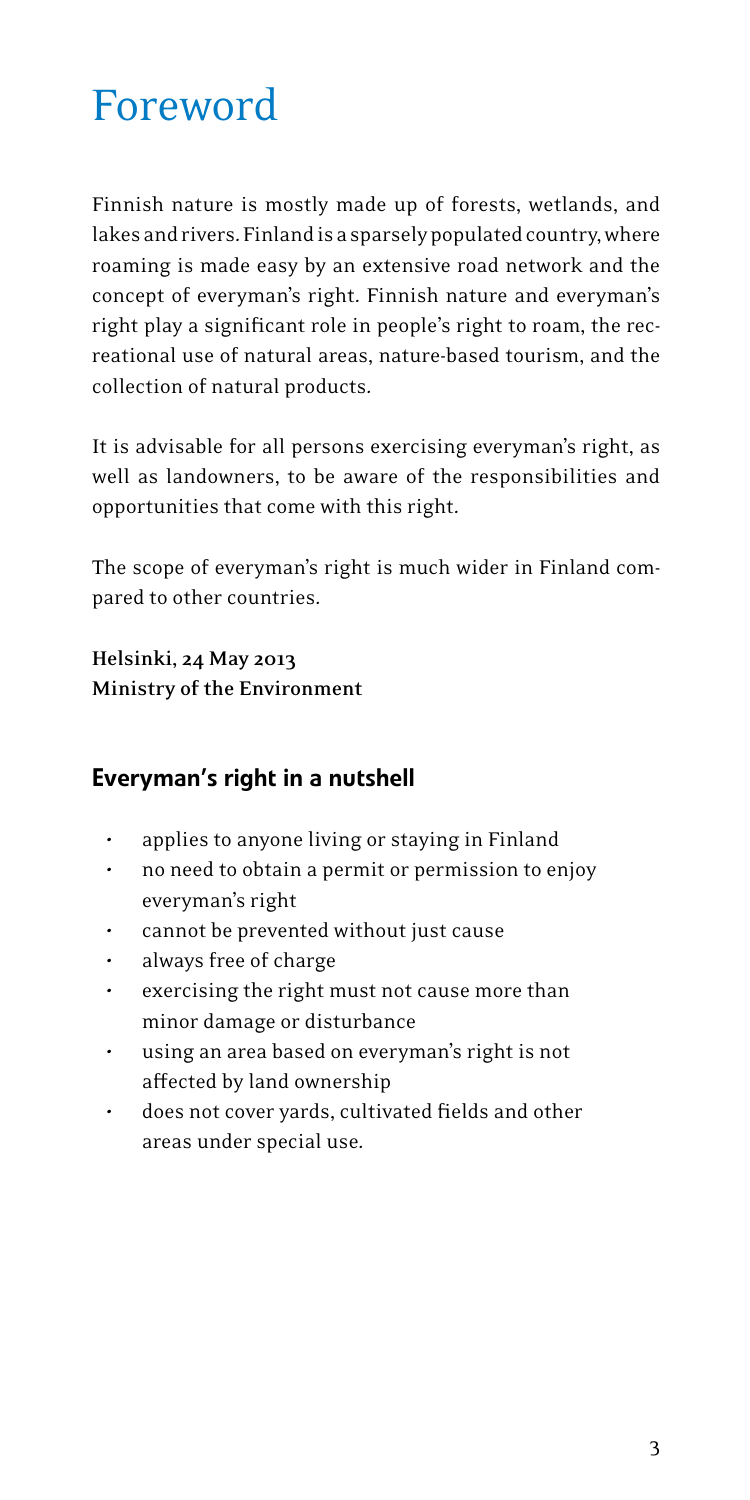### <span id="page-3-0"></span>Out and about

Everyone is basically entitled to walk, ski, cycle or ride freely in natural areas, as long as this causes no damage or no more than minor harm to property or nature. This right does not cover private yards.

There is no public right of way through fields and other cultivated areas during the growing season, to prevent damage. In winter, crossing fields is allowed. The use of maintained outdoor recreation routes and ski trails is based on everyman's right.

Birds and other animals must not be disturbed during the breeding season.

Right of way and temporary stay based on everyman's right may only be limited by official prohibition enforced by public authorities. Such authorities include the Finnish Defence Forces, Metsähallitus, Centres for Economic Development, Transport and the Environment (ELY Centres), port authorities or airport operators.



### Prohibition notices

#### Nature Conservation Act, Chapter 5, Section 36

No sign prohibiting trespassing, mooring and landing or otherwise restricting free public access is to be erected on land or water insofar as there are no legal grounds for doing so.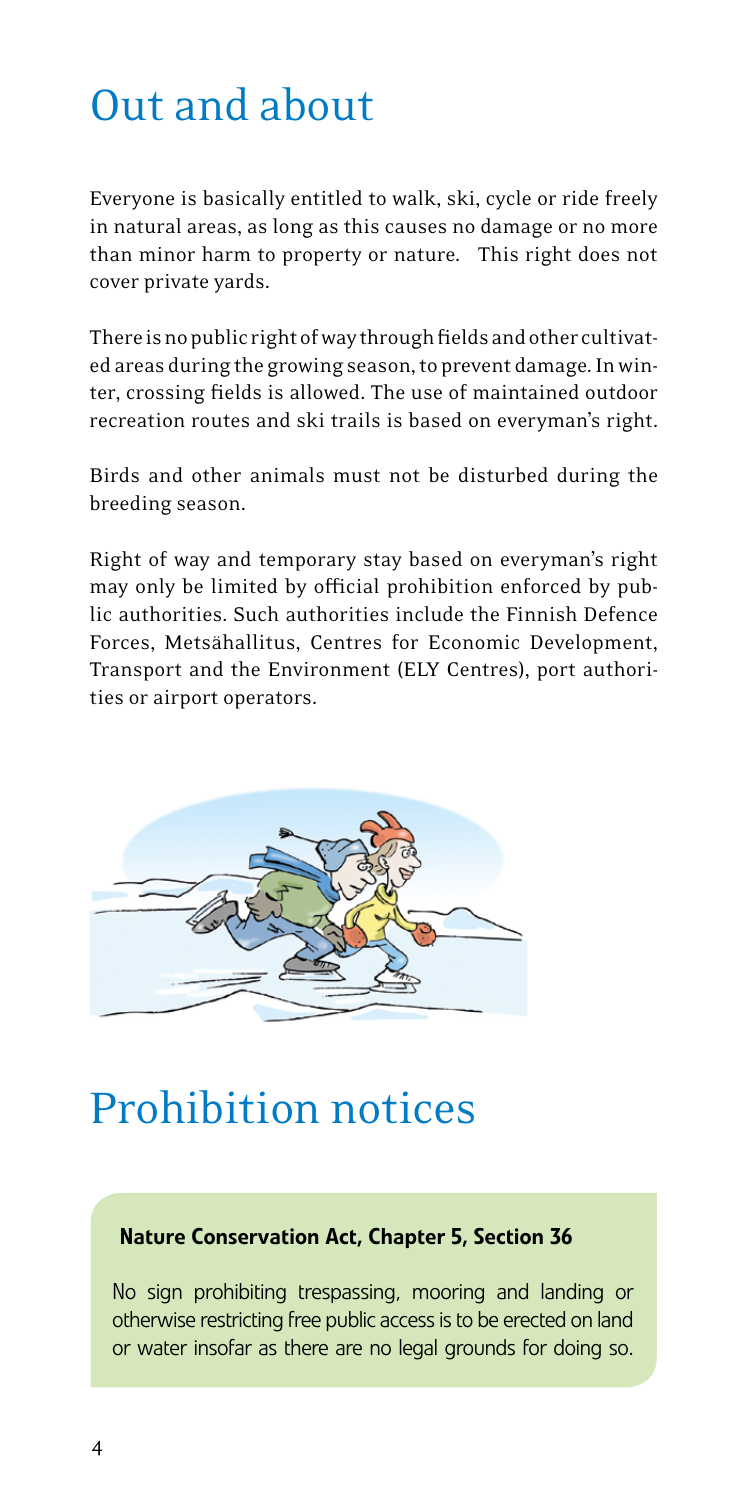# <span id="page-4-0"></span>Domestic privacy and public peace

Intentional invasion of domestic privacy is prohibited by law. For example, unlawfully entering domestic premises or disturbing the domestic privacy of another by making noise is considered an invasion of domestic privacy. Areas deemed protected domestic premises include homes, holiday homes, tents, mobile homes and houseboats, as well as private yards and all buildings directly connected to the yard area. There is no public right of way through other people's yards.

Premises and areas where public peace is protected, in a similar way to domestic privacy, include industrial and agricultural production plants and their yard areas.

# Temporary stays and camping out

Everyman's right allows everyone freedom to temporarily stay and camp out overnight in a tent, vehicle or boat, as long as this causes no damage or disturbance to the landowner.

The landowner should be consulted if you plan to stay or camp for a longer period, because of the greater risk of damage or disturbance. As a rule, camping is not permitted on public beaches. Public recreation areas usually offer campsites or direct campers to special areas. Disturbing public order is prohibited in public places, such as parks and beaches.

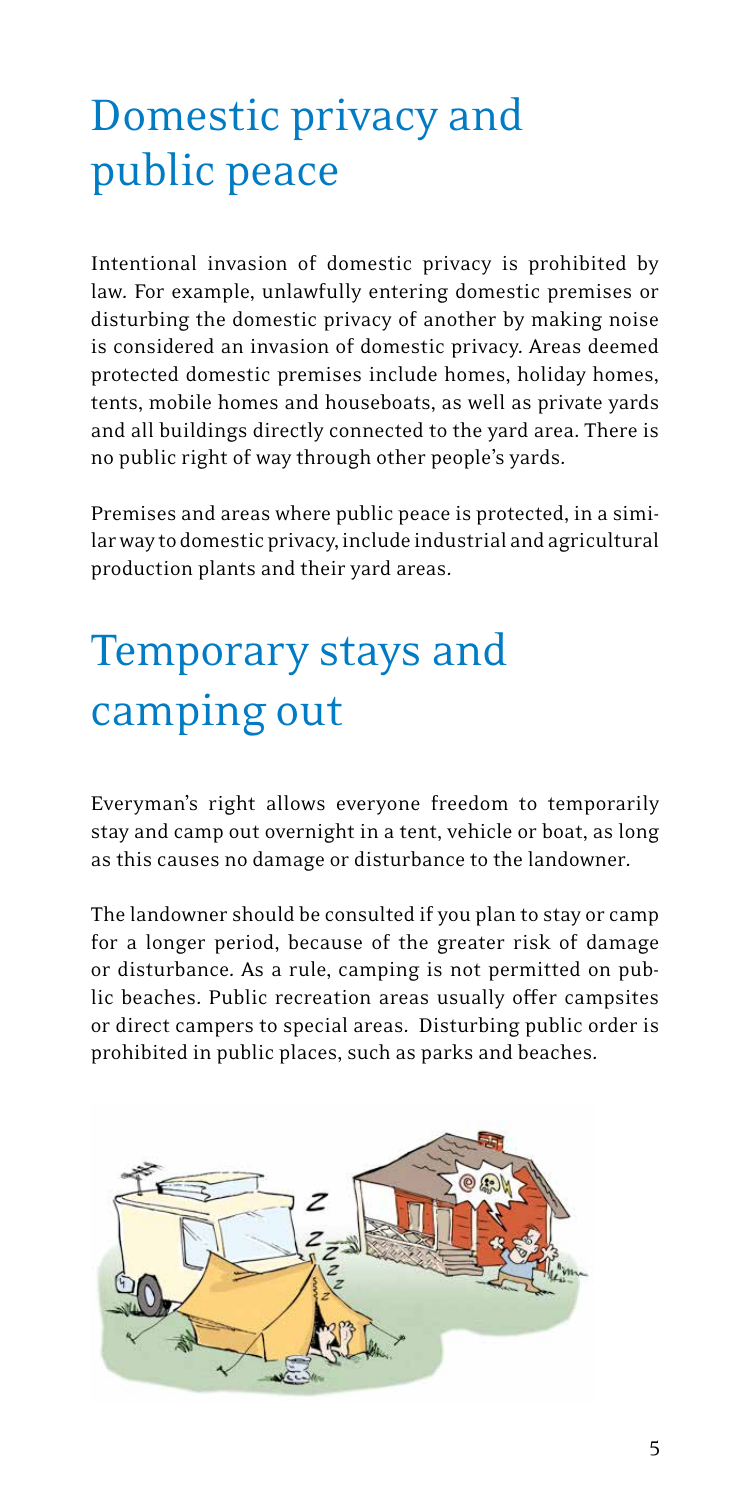<span id="page-5-0"></span>Building on someone else's property, and digging to the extent that the appearance of the land is permanently changed, are prohibited.

#### Criminal trespass The Criminal Code of Finland, Chapter 28, Section 11

#### A person who without authorisation

- 1. takes possession of, moves or hides movable property in the possession of another,
- 2. takes his or her way across the yard of another or uses the land in the possession of another through construction, excavation or another similar manner, or
- 3. takes possession of land or a building or a part thereof that is in the possession of another,

shall be sentenced, unless a more severe penalty for the act is provided elsewhere in the law, for criminal trespass to a fine or to imprisonment for at most three months. However, an act causing only minor inconvenience is not deemed to constitute criminal trespass.

### Nature Conservation Areas

Everyman's right comes with restrictions in nature conservation areas, such as national parks, nature reserves and protected areas for birds. National parks are important natural attractions and travel destinations. Nature reserves are the most strictly protected areas. Possible restrictions on public access in nature conservation areas are indicated with signs.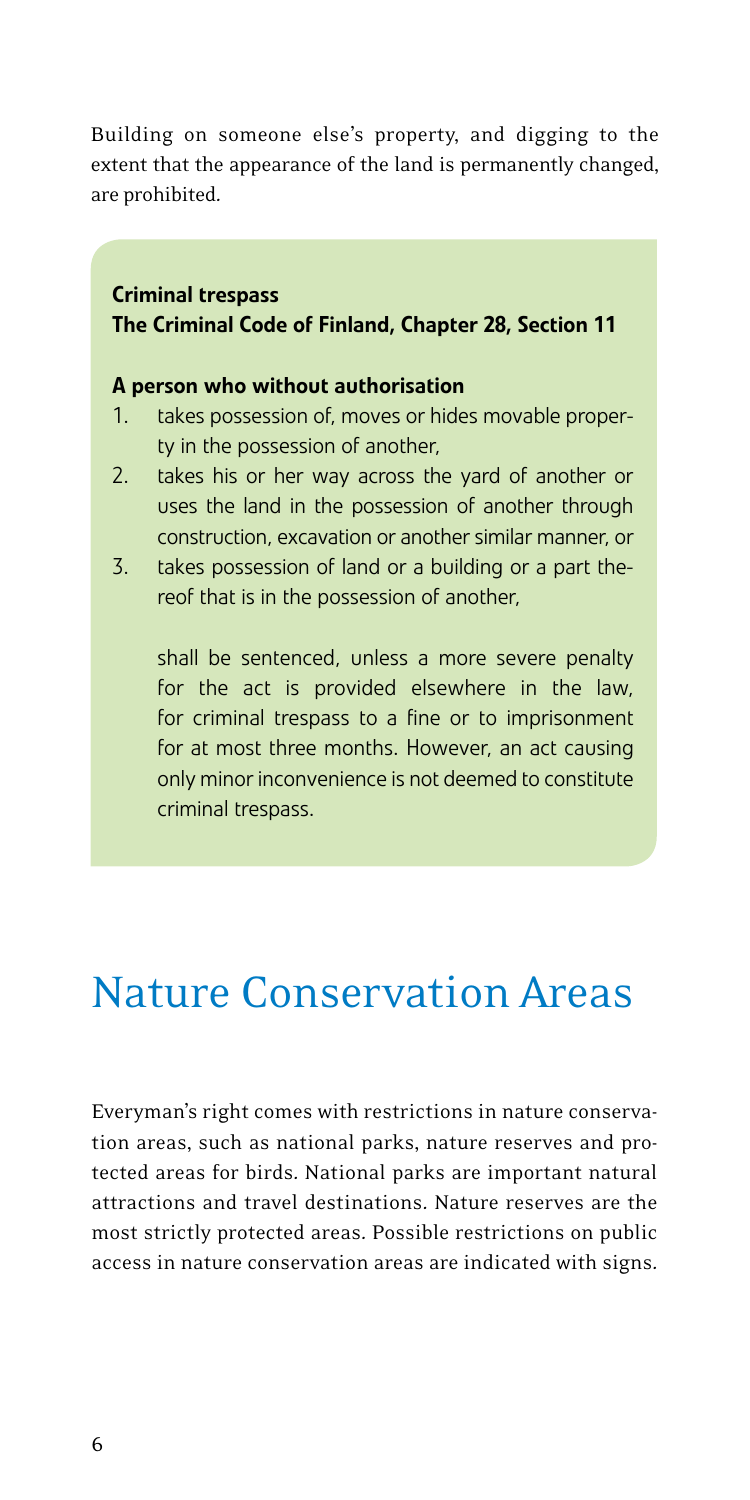### <span id="page-6-0"></span>Fruits of the forest

As long as they are not protected species, flowers, wild berries and mushrooms may be picked freely wherever everyman's right applies. This also applies to the gathering of dry twigs and branches, cones and acorns found on the forest floor. Some restrictions apply to the collection of naturally growing products in nature conservation areas. Mosses and lichens must not be collected from other people's property without the landowner's permission.

Soil materials, such as gravel and rocks, are covered by land ownership, and their collection is subject to the landowner's permission. Small amounts of rock can be removed in order to uncover a mineral deposit. It is prohibited to pick protected plants.

### Public rights Act amending Chapter 28, Section 14, of the Criminal Code

The provisions in this chapter do not apply to the gathering, on the land of another, of dry twigs from the ground, cones or nuts that have fallen to the ground or wild berries, mushrooms, flowers or other similar natural products, with the exception of lichen and moss.

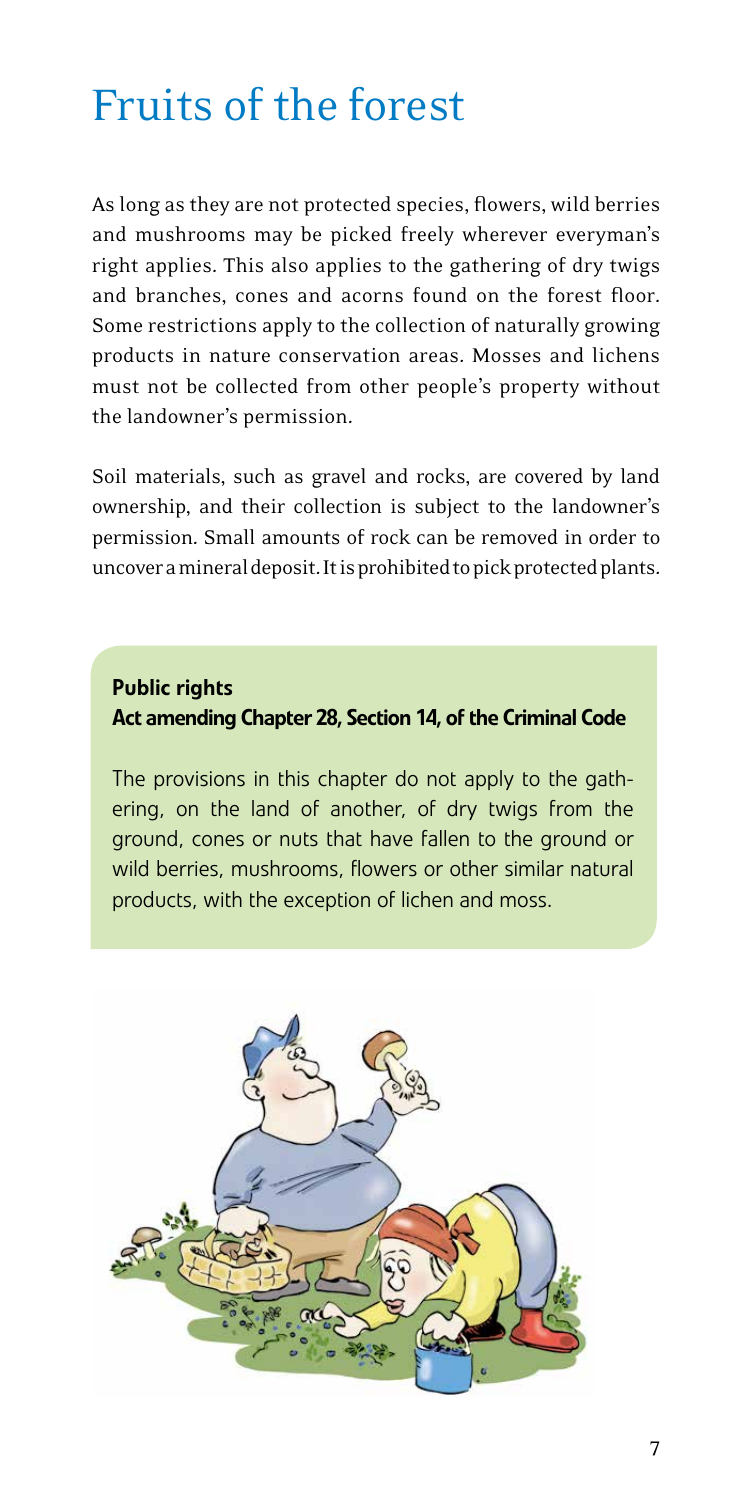# <span id="page-7-0"></span>Examples of protected plants

Government Decree amending the Nature Conservation Decree (714/2009) (incomplete list)

#### Plants protected nationwide

| Varieties of red water-lilies                                   | Nymphaea                              |  |
|-----------------------------------------------------------------|---------------------------------------|--|
| Northern wolfsbane                                              | Aconitum septentrionale               |  |
| Spring pasqueflower                                             | Pulsatilla vernalis                   |  |
| Eastern pasqueflower                                            | Pulsatilla patens                     |  |
| Lesser butterfly-orchid                                         | Platanthera bioflia                   |  |
| Glacier buttercup                                               | Ranunculus glacialis                  |  |
| Greater meadow-rue                                              | Thalictrum aquilegiifolium            |  |
| Subspecies of the lesser meadow-rue                             | <b>Thalictrum kemense</b>             |  |
| Subspecies of the sand pink (white)                             | Dianthus arenarius subsp. borussicus  |  |
| Common rockrose                                                 | Helianthemum nummularium              |  |
| Lapland rosebay                                                 | Rhododendron lapponicum               |  |
| Lady's slipper orchid                                           | Cypripedium calceolus                 |  |
| Marsh helleborine                                               | Epipactis palustris                   |  |
| Dark-red helleborine                                            | Epipactis atrorubens                  |  |
| Red helleborine                                                 | Cephalanthera rubra                   |  |
| False musk orchid                                               | Chamorchis alpina                     |  |
| Subspecies of the small white orchid                            | Pseudorchis albida subsp. straminea   |  |
| Elder-flowered orchid                                           | Dactylorhiza sambucina                |  |
| Calypso orchid                                                  | Calypso bulbosa                       |  |
| White adder's-mouth orchid                                      | Microstylis monophyllos               |  |
| Flecked marsh orchid, a subspecies<br>of the early marsh orchid | Dactylorhiza incarnata subsp. cruenta |  |

#### Protected in the area south of the Oulu subregion

| Subspecies of the early marsh orchid |  |
|--------------------------------------|--|
| Narrow-leaved marsh orchid           |  |

Subspecies of the early marsh orchid *Dactylorhiza incarnata subsp incarnata* Narrow-leaved marsh orchid *Dactylorhiza traunsteinen*

#### Protected in the Oulu subregion and Lapland

| Wood anemone        | Anemone nemorosa     |
|---------------------|----------------------|
| A Corydalis species | Corydalis intermedia |
| Yellow iris         | Iris pseudacorus     |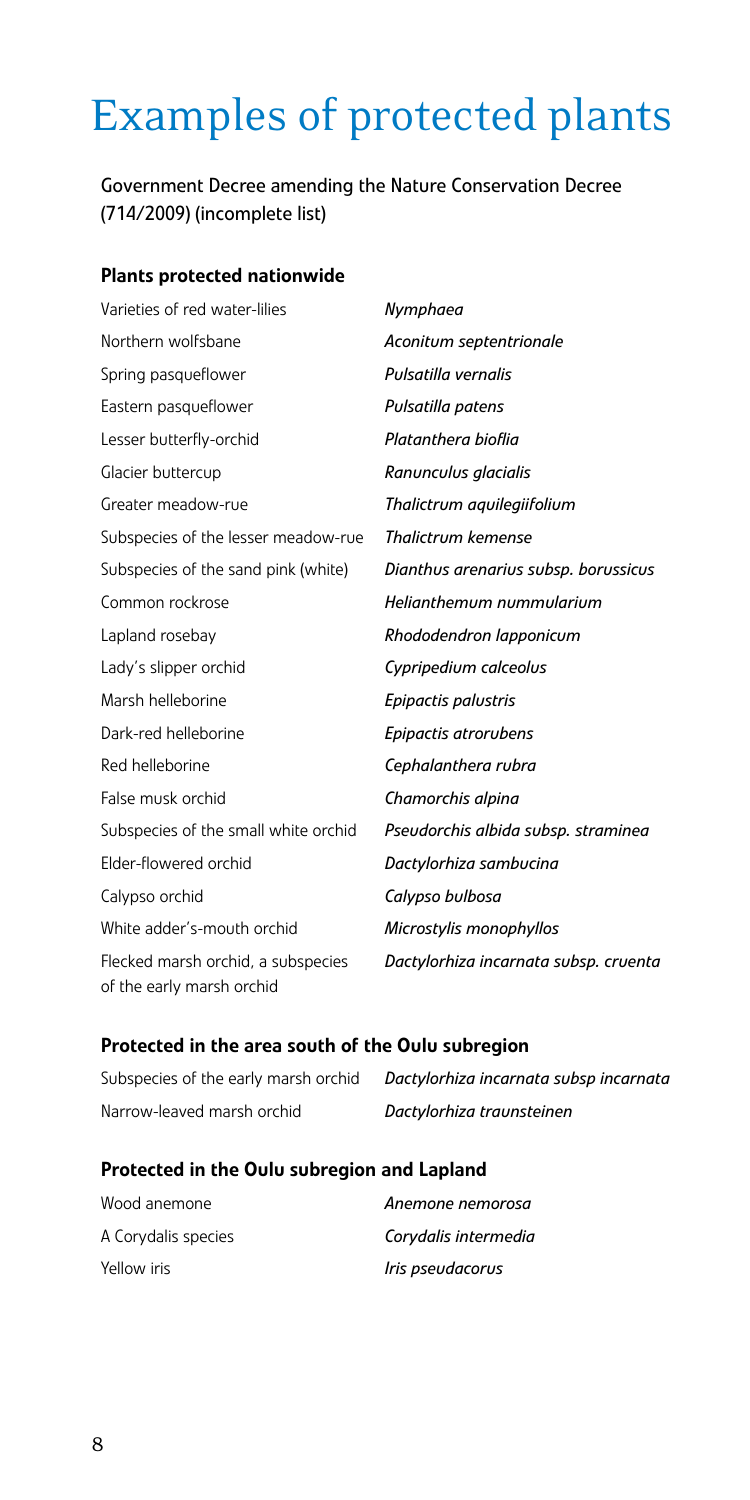### <span id="page-8-0"></span>Trees and shrubs

Cutting or damaging standing trees, dead or alive, is prohibited. In addition, permission from the landowner must be obtained for gathering twigs, bark, cones, or any other parts of standing trees. Permission from the landowner is also required for the recovery of fallen trees. Everyman's right covers the gathering of twigs, leaves, needles, birch bark, or bark that has fallen to the ground. The right also covers the removal of bracket fungi, if it can be done without harming the tree, with the exception of the chaga mushroom, because its removal may harm the tree.



# Lighting fires

Campfires or other open fires may not be lit without permission from the landowner. If there is an obvious risk of a forest fire, open fires must not be lit in or near a forested area, even with the landowner's permission. There is no need to obtain permission to use a camping stove or a similar portable fire source, which is free standing, because they are not considered open fires. The person who lit the fire will be held liable for any loss, if the fire spreads and causes damage.

At campsites and in recreation areas, special places for lighting fires are usually provided, and fires must not be lit elsewhere.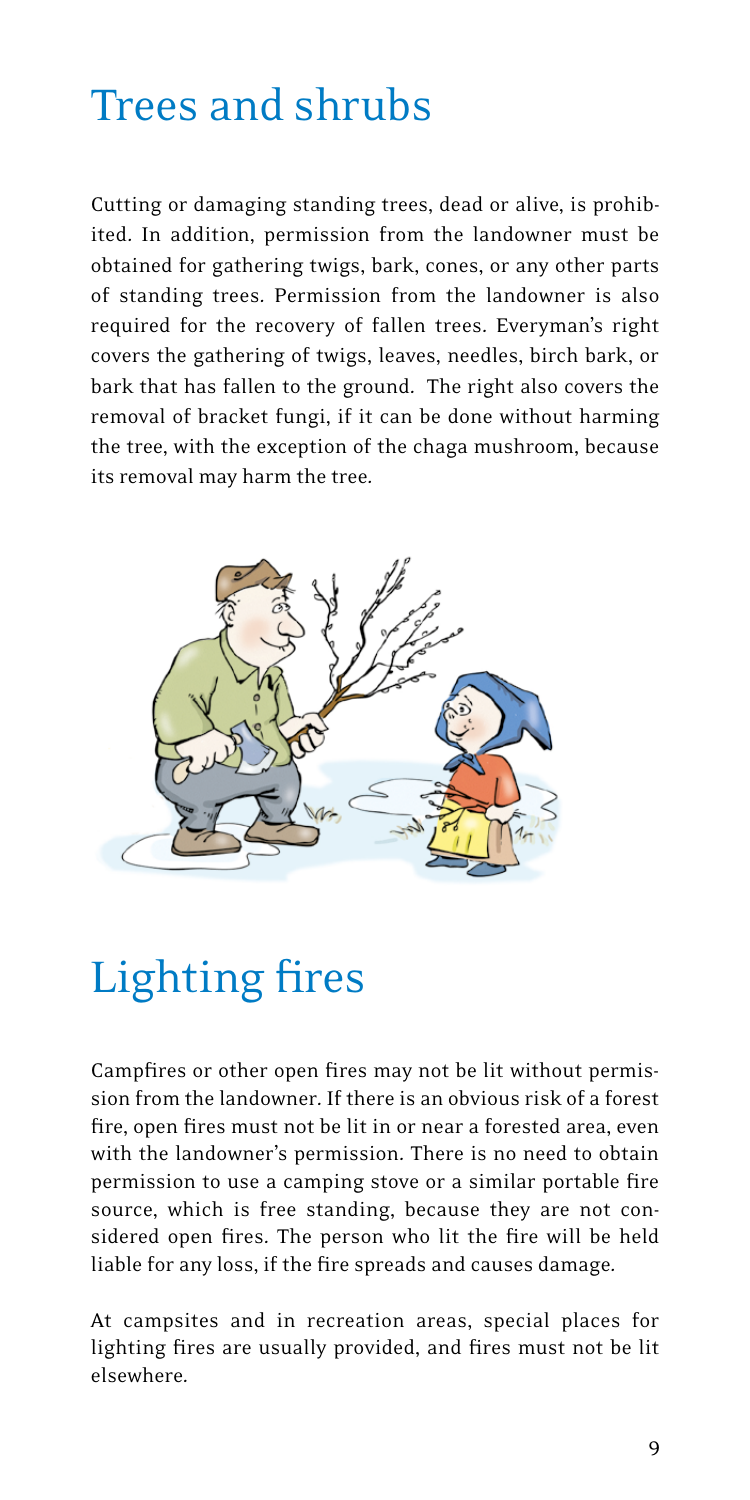### <span id="page-9-0"></span>Open fire Rescue Act, Chapter 2, Section 6

Campfires or other open fires may not be lit if, because of drought, wind or other reasons, the conditions are such that there is manifest risk of a forest fire, grass or other fire.

Open fires may not be made on someone else's land without the landowner's permission.

Regional rescue authorities may, on reasonable grounds, prohibit the making of open fires in their rescue service regions or parts of them for a specific period of time. Information on the decision shall be provided to the necessary extent.

### Littering

Littering is prohibited. The discharge of liquid waste into the environment is also considered an act of littering. The prohibition on littering covers all public and private areas. The person responsible for littering must clean up any littered area.

### Prohibition on littering Waste Act, Chapter 8, Section 72

No waste or discarded machine, device, vehicle, vessel or other object may be abandoned in the environment, and no substance may be emitted in a manner which may cause unclean conditions, disfigurement of the landscape, a decline in amenities, risk of injury to humans or animals, or any other comparable hazard or harm *(prohibition on littering)*.

#### Obligation of person leaving litter to clean up Waste Act, Chapter 8, Section 73

A person responsible for littering has the obligation to remove the object or substance from the environment and otherwise clean up the littered area.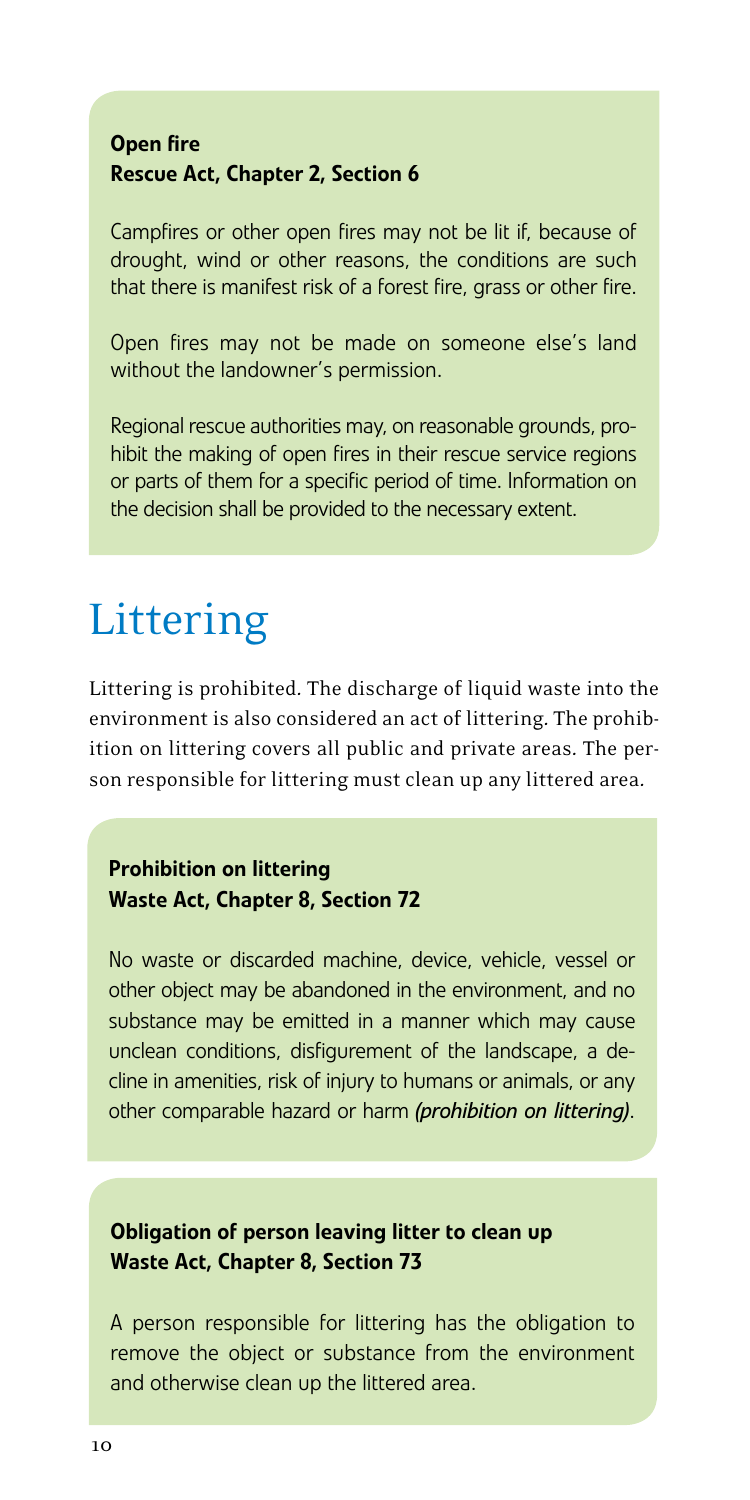### <span id="page-10-0"></span>Dogs and cats

Dog walking is allowed on other people's land if the dog is kept on a lead or in the immediate vicinity of the handler so that it can be easily leashed. The landowner or the holder of hunting rights to the land may give permission to allow a dog to be unleashed. However, all dogs more than five months old must be kept on a lead or in the immediate vicinity of the handler between 1 March and 19 August, which is the time when game animals are raising their young.

Dogs may be unleashed with the permission of the landowner in yards and gardens, and in special areas fenced off for dogs. Dogs may not be unleashed on fitness trails, and must be kept away from public beaches, children's playgrounds, market squares, sports fields and maintained ski tracks.

Dog fouling can be unhealthy and unhygienic, as well as unpleasant. Dog owners and dog handlers must ensure that dog mess is disposed of safely and does not disturb others.

The same obligations apply to dog team handlers.

Cats may only roam freely in their owner's yard or garden.

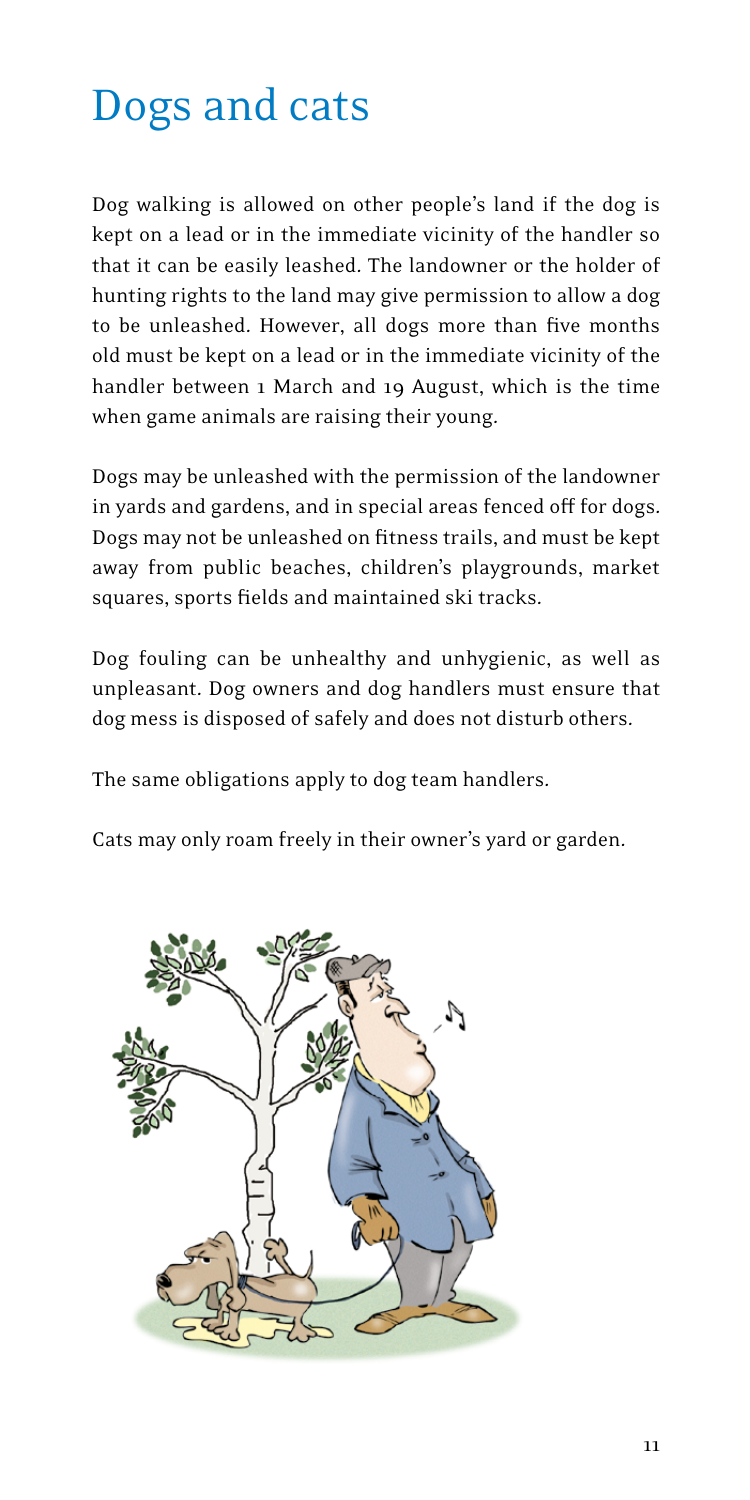# <span id="page-11-0"></span>Horse riding

Everyman's right covers horse riding. However, horse riding can cause wear and tear on the terrain and road surfaces. If riding activities are likely to cause more than minor harm or damage to trees or roads, the landowner must approve the activities beforehand. Standard outdoor recreation routes are usually unsuitable for horse riding, as hooves cause wear and tear on the road surface. Under the Public Order Act, riding a horse on an exercise track or other similar running track, a ski track maintained for public use and a sports field is prohibited.



### Organised activities

Outdoor activities and events that may be defined as private can be organised under everyman's right, if they do not cause more than minor disturbance. Permission from the person who owns or holds the rights to the venue must be obtained when organising public events. In addition, the organiser is responsible for notifying the police of the event.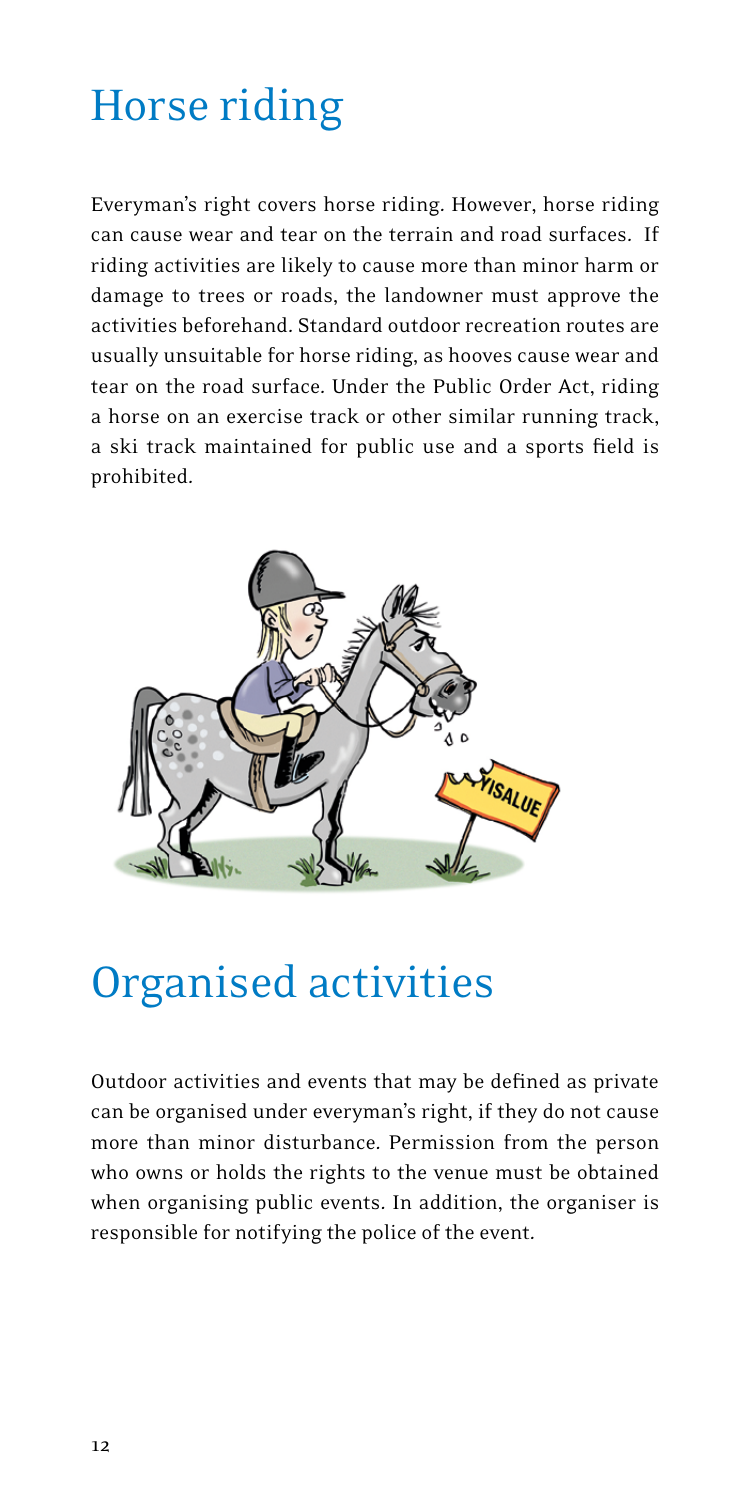### <span id="page-12-0"></span>Right to use structures

The right to use permanent structures, such as piers, cooking shelters or buoys, is determined by the owner of the structure. Possible restrictions on use are usually posted near or on the structure in question. If no sign with restrictions on use is posted, a pier may be used or a bird-watching tower accessed, if they are not located in someone's private yard.

### Driving and other road use

Everyone is allowed to use public roads. Under everyman's right, walkers, cyclists and horse-riders have right of way along private roads (such as a road to a cottage or on a forest road).

Use of private roads for passage by motor vehicles or vehicles transporting horses may be restricted in some areas. In such cases, vehicular access is prevented with a boom barrier or prohibited by a traffic sign. Permission must be obtained from road partners or the private road cooperative for the use of a private road for activities which significantly increase road maintenance costs.

### Driving off road

Driving off road is prohibited on other people's land without the landowner's permission.

Parking a vehicle on the side of the road is allowed, because, in general, the vehicle cannot be left on the road. However, a car parked on the side of the road must not cause unreasonable hindrance or prevent other road-users from passing the site.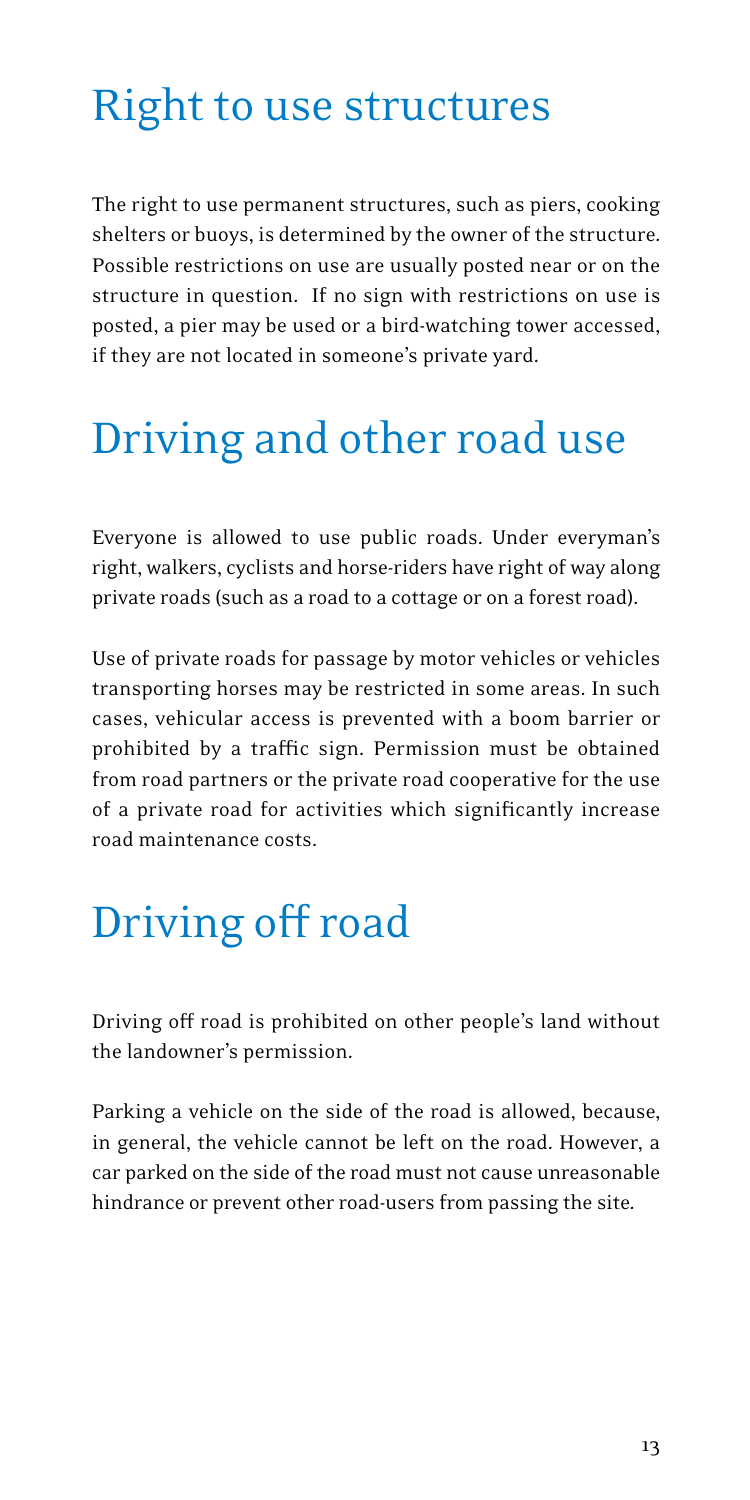### <span id="page-13-0"></span>Snowmobiles

Driving a snowmobile off road requires the landowner's permission. The use of snowmobiles is permitted on frozen water bodies and along designated routes.

Drivers of snowmobiles must be over fifteen years old and they must wear a safety helmet. Normal road traffic laws apply on snowmobile routes, where drivers must have a valid T-class licence. Snowmobile drivers must keep off public roads, except to cross roads or bridges. The maximum speed limit for snowmobiles is 60 km/h for driving off road and on designated routes, and 80 km/h for driving on frozen water bodies.

### Driving a motor vehicle off road Off Road Traffic Act, Chapter 2, Section 5

To avoid risks and damage when driving a motor-powered vehicle off road, care and precautions must be taken depending on the conditions.

Motor vehicles must be used in such a manner as to avoid causing damage or harm to nature and the surrounding environment, property and natural sources of livelihood, and also to avoid causing unnecessary disturbance near people's homes and the overall environment.

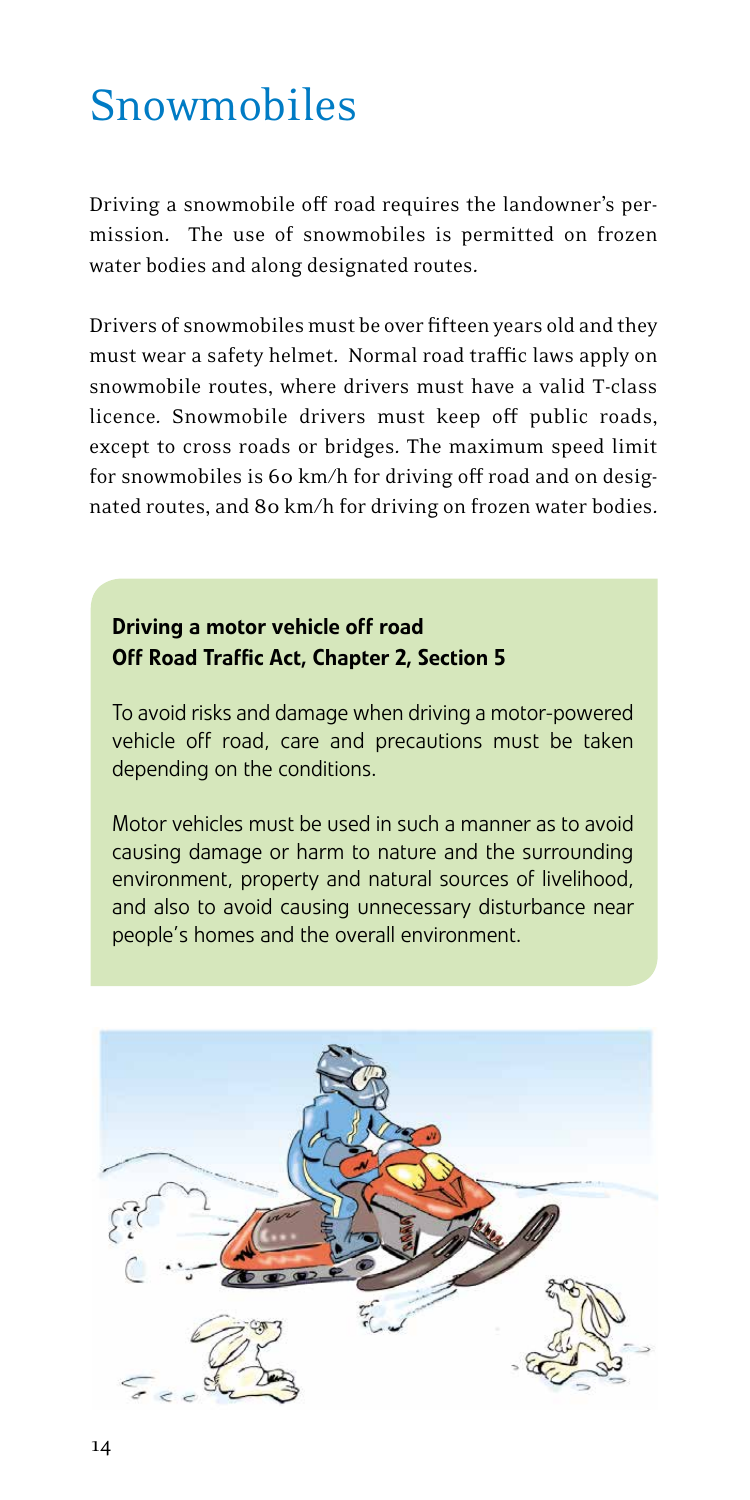### <span id="page-14-0"></span>Water activities



Everyone in Finland has free access to most bodies of water, even when they are frozen in winter. Another person's water area may be used for temporary mooring. The use of water bodies must not involve unnecessary disturbance. It is permitted to use water for cooking and cleaning.

Fishing nets and traps must be passed by at a sufficient distance and people fishing from boats or on shore must not be unduly disturbed. The continuous use of noisy motor boats is prohibited near shores where people live. A registered boat or similar watercraft may only be driven by a person over 15 years old.

### Passage in a water body Water Act, Chapter 2, Section 3

Unless otherwise provided by law, everyone has the right, without inflicting unnecessary damage, harm or disturbance, to

- 1. move in a water body and on its ice-covered surface;
- 2. anchor in the water body on a temporary basis;
- 3. float timber in the water body;
- 4. swim in the water body; and
- 5. temporarily move traps and other movable objects in a main channel or public channel that hinder passage or timber floating, as well as such movable objects outside the channel that unreasonably hinder passage or prevent timber floating.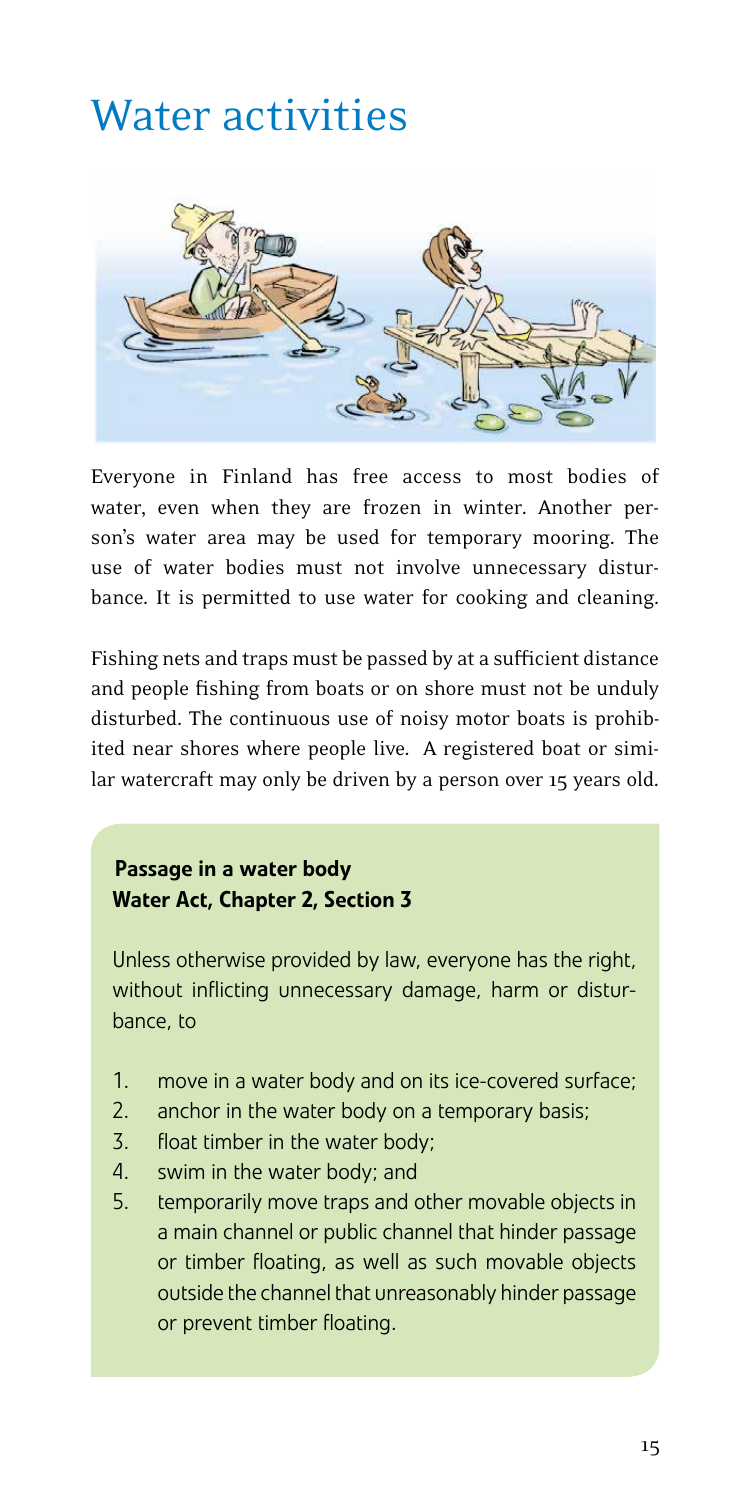### Provisions on passage in a water area Water Traffic Act, Chapter 2, Section 5

Everyone using a watercraft for passage through a water area shall take the necessary care and precautions depending on the conditions and, unless there is a compelling reason not to do so, shall act in such a way so as not to hinder or interfere with the movement of others in the water area and shall not cause danger or harm to others or danger or significant or unnecessary harm or disturbance to nature and the surrounding environment, fishing activities, general recreational use of natural areas, or to other public or private interests.

The operator of a watercraft shall observe water traffic regulations and the rules, prohibitions and restrictions indicated by water traffic signs and signal lights.

People boating on a body of water may go ashore to rest and refresh themselves wherever everyman's right applies. Birds and other animals must not be disturbed during the breeding season. Landing may be prohibited in areas used by the Finnish Defence Forces and in nature conservation areas during the nesting season of birds.

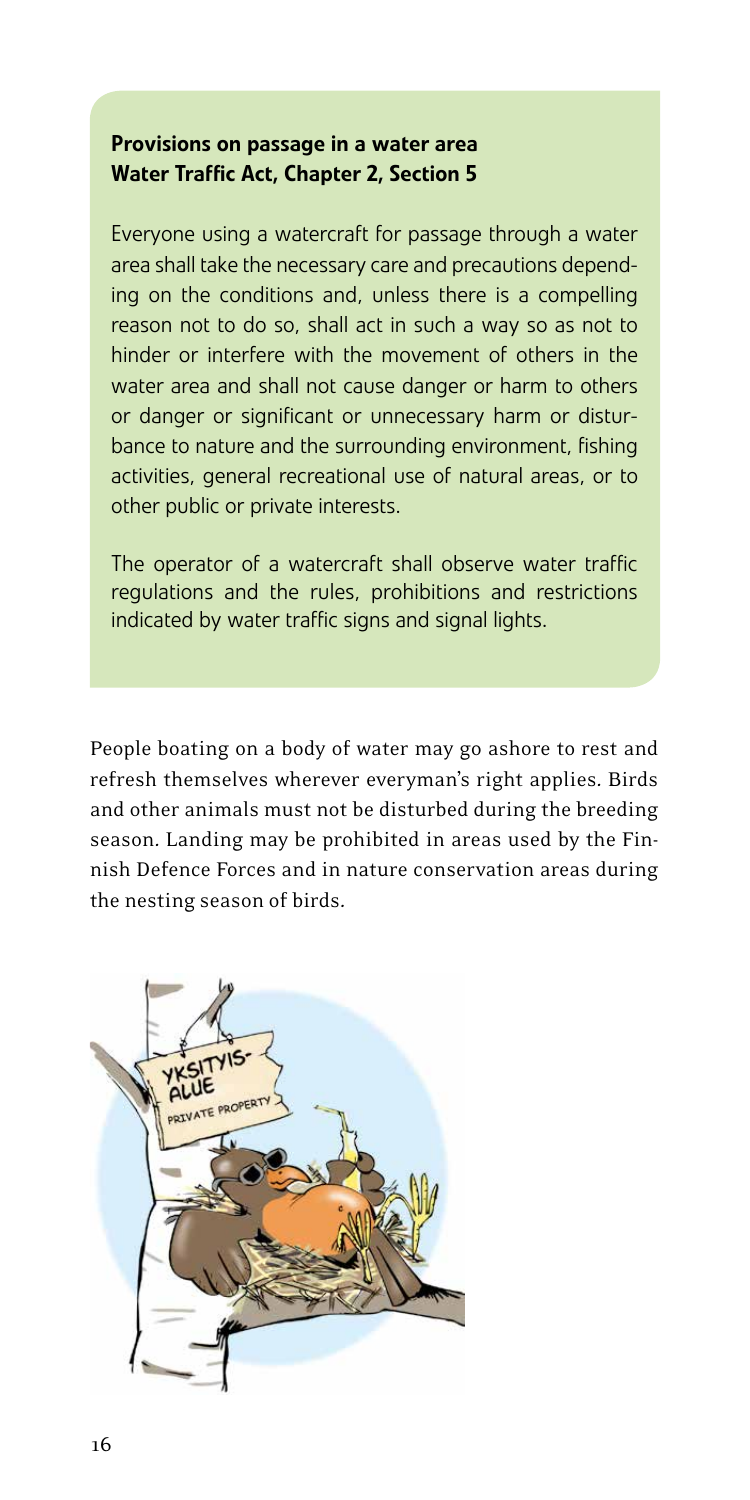# <span id="page-16-0"></span>Fishing

Everyman's right allows angling and ice fishing free of charge in most inland waters and the sea. However, angling and ice fishing are prohibited in rapids and fast-flowing sections of watercourses where salmon and whitefish are found, and in certain other protected waters.

Lure fishing with a single rod is possible without the permission of the owner of the water area or the holder of the fishing rights upon payment of the regional lure fishing fee and the national fishing management fee. People under 18 and over 65 are allowed to fish free of charge.



Casting and trolling with more than one rod, fly-fishing and other forms of lure fishing, using nets or fish traps, and fishing for crayfish are subject to a permit and the payment of a fee. In addition to the national fishing management fee, permission from the owner of the water area or the holder of the fishing rights is required, or some other right to fish is necessary.

Fishermen are obliged to stop their boat if the fisheries authority signals them to do so. The fisheries authority is entitled to check that fishermen have the right to fish.

Anyone who goes fishing must be aware of the scope of the fishing rights that apply.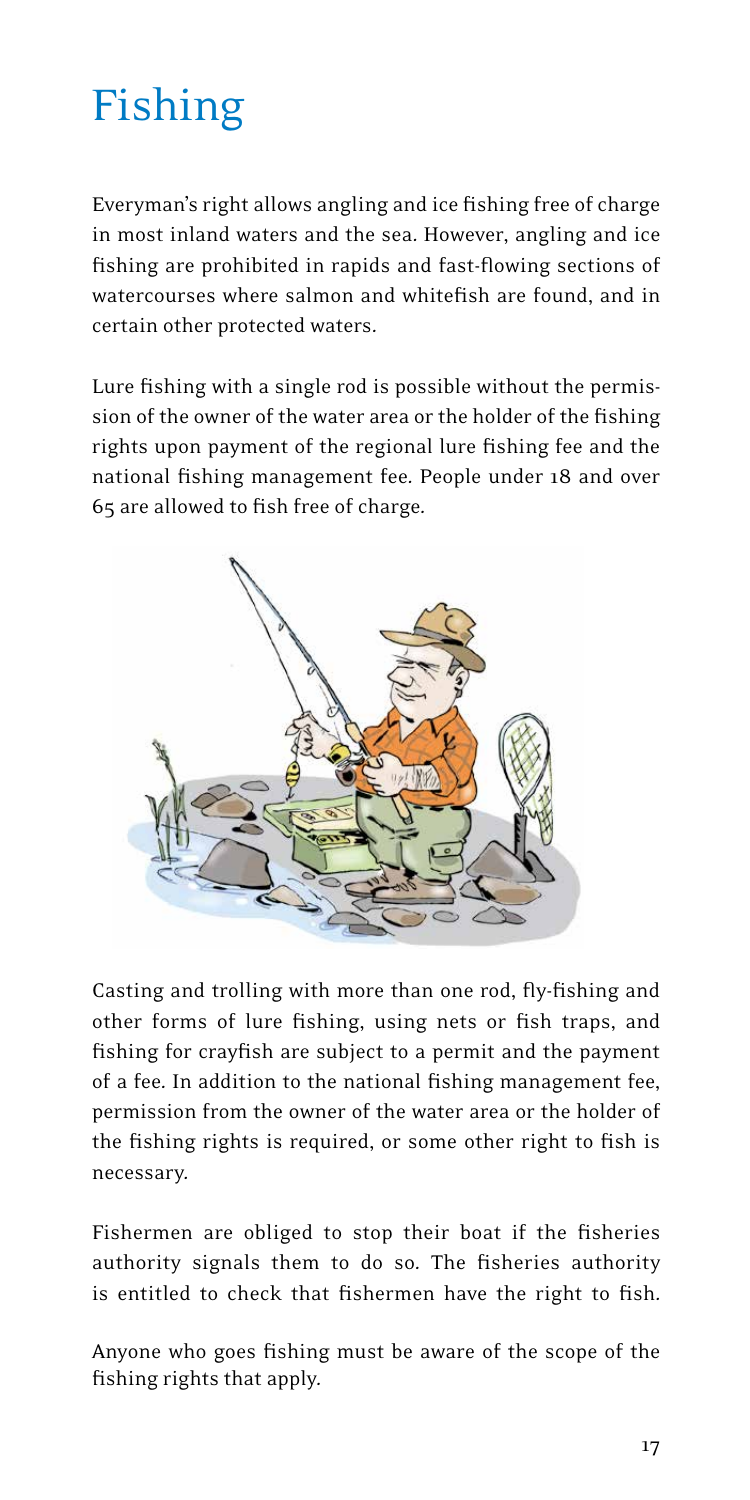### <span id="page-17-0"></span>Hunting

Hunters are required to obtain permission from the landowner or the holder of the hunting rights to the land, with a few exceptions. There are separate hunting seasons for each game species, and these are to be strictly observed. All hunters in Finland pay an annual game management fee.

Residents of Lapland and parts of the Oulu subregion have the right to hunt on state-owned land.

Hunting must not cause danger or harm to people or property. The deliberate prevention, hindrance or disturbance of legal hunting is prohibited. Game birds and animals must not be deliberately disturbed. Exercising everyman's right does not usually cause a disturbance to hunters.

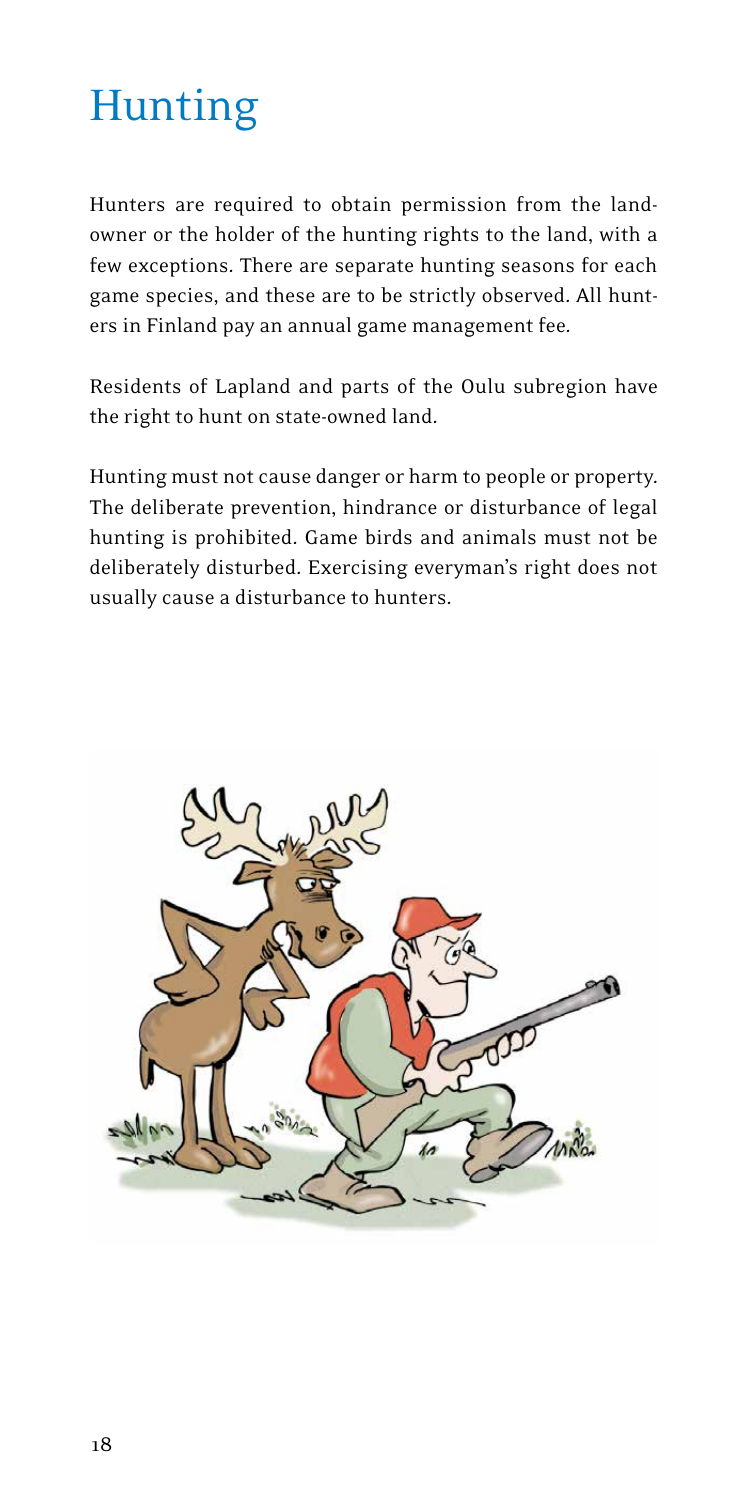### <span id="page-18-0"></span>Everyman and the landowner

Everyman's right applies on land and in water areas which are owned by another person. Each person taking advantage of everyman's right is responsible for not damaging other people's property or hindering landowners' activities related to their land use. A landowner may not prevent another person from enjoying everyman's right without legal grounds.

There may be differences of interpretation between landowners and people exercising their rights when it comes to harmful activities and permission needed. Taking other people into consideration is important, and differences of opinion can usually be resolved through amicable discussion. The police may be called upon to resolve more serious conflicts; after all, monitoring compliance with the law is their duty.

The extent to which private persons may resort to using force is strictly limited. Under the law on enforcement measures in Finland, there are provisions on when taking the law into one's own hands is permitted (for example, to retrieve stolen property), on the general right to apprehend (a criminal offender), and on the use of force.

In situations involving a dispute, the use of force, illegal threats and taking the law into one's own hands is prohibited and punishable by law.